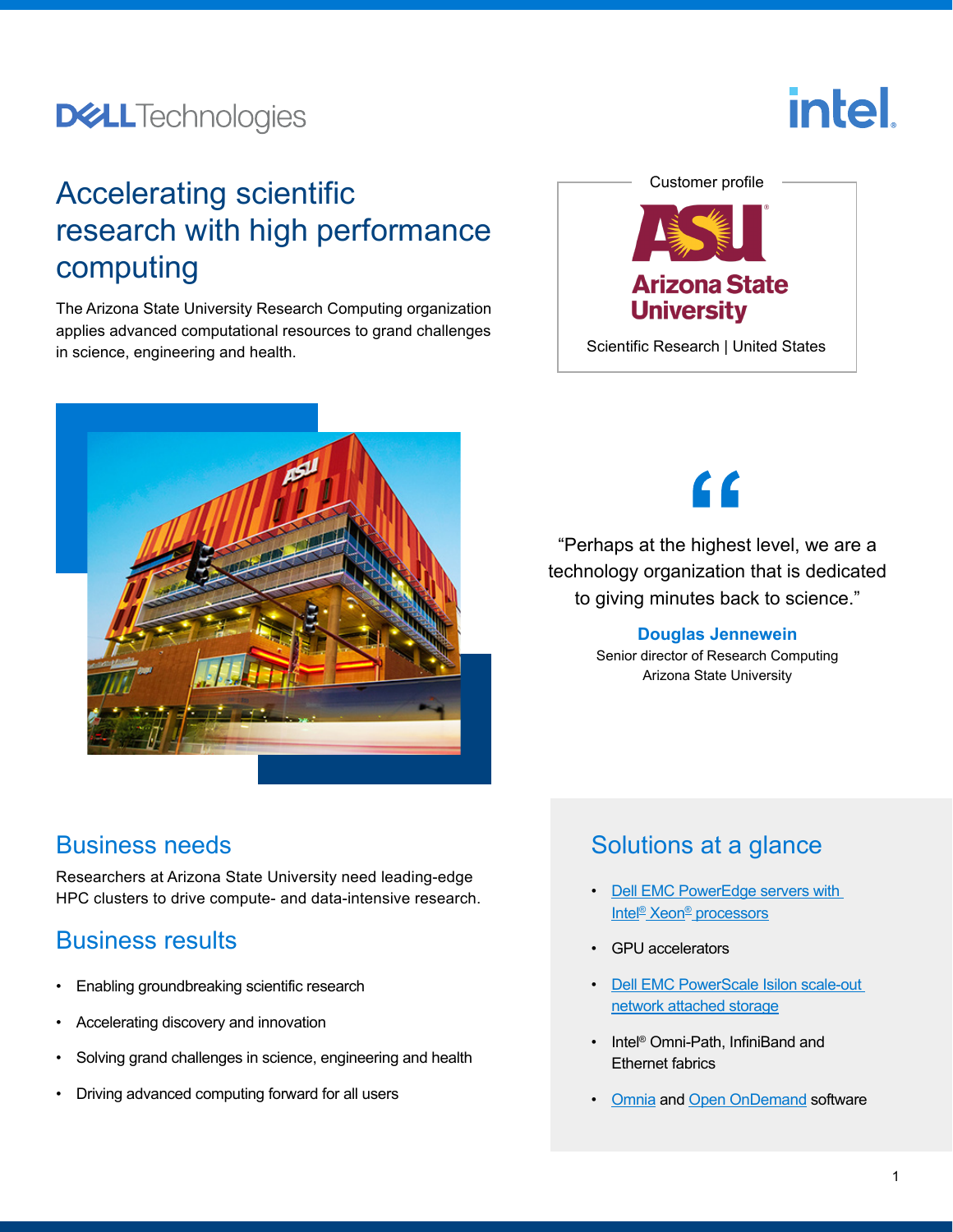#### A commitment to research

Scientific research has long been a core part of the mission of Arizona State University. Today, the university holds the distinction of being one of the fastest-growing research institutions in the United States. Since 2002, the school's annual research expenditures have more than quintupled, topping \$600 million, and ASU is among the top 20 universities in the world for the number of U.S. patents issued.<sup>1</sup>

Under the umbrella of this vast research program, ASU scientists explore some of the world's most complex challenges, including those arising from population growth, urbanization, globalization and technological advancements. Through science, social science and humanities approaches, ASU researchers are creating innovative and sustainable solutions to pressing societal problems.

Many of these research initiatives would not be possible without the computational power of high performance computing, and this is where the ASU Research Computing organization enters the picture. ASU Research Computing is dedicated to enabling research, accelerating discovery and spurring innovation through the application of advanced computational resources to grand challenges in science, engineering and health.

## The HPC environment

Among other resources, ASU Research Computing gives the university community access to a Dell Technologies supercomputing cluster that comprises 14,000 CPU cores, 330 GPU devices, 1.2 petabytes of scratch storage in a high-speed parallel file system and 4 petabytes of Dell EMC PowerScale Isilon scale-out network attached storage.

1 Arizona State University, ["Research and innovation at Arizona State University](https://research.asu.edu/about-us)," accessed March 23, 2021.



# $\epsilon$

"Open OnDemand is a very popular access modality for our researchers. It has really been a game changer for us."

#### **Douglas Jennewein**

senior director of ASU Research Computing

This highly heterogenous environment includes a mix of CPUs, including multiple generations of Intel® Xeon® processors, a variety of interconnects, including Intel® Omni-Path, InfiniBand and Ethernet fabrics, and a range of Dell EMC PowerEdge servers. It also includes dedicated virtual machines for specific research environments and a HIPAA-aligned secure computing environment with support for sensitive or federally regulated data.

System users have two ways to access the supercomputing cluster, according to Douglas Jennewein, Senior Director of the Research Computing group at ASU. Users can log in to the cluster via a traditional SSH terminal or via a web-based interface that uses Open OnDemand, an open-source HPC portal based on software developed by the Ohio Supercomputer Center.

With Open OnDemand, users can upload and download files; create, edit, submit and monitor jobs; run applications; and more, all via a web browser, with no client software to install and configure. The result is a cloud-like feel to the process of accessing and using HPC resources.

"Open OnDemand is a very popular access modality for our researchers," Jennewein says. "It has really been a game changer for us."

Easy access to the cluster via Open OnDemand has fueled a rush on resources.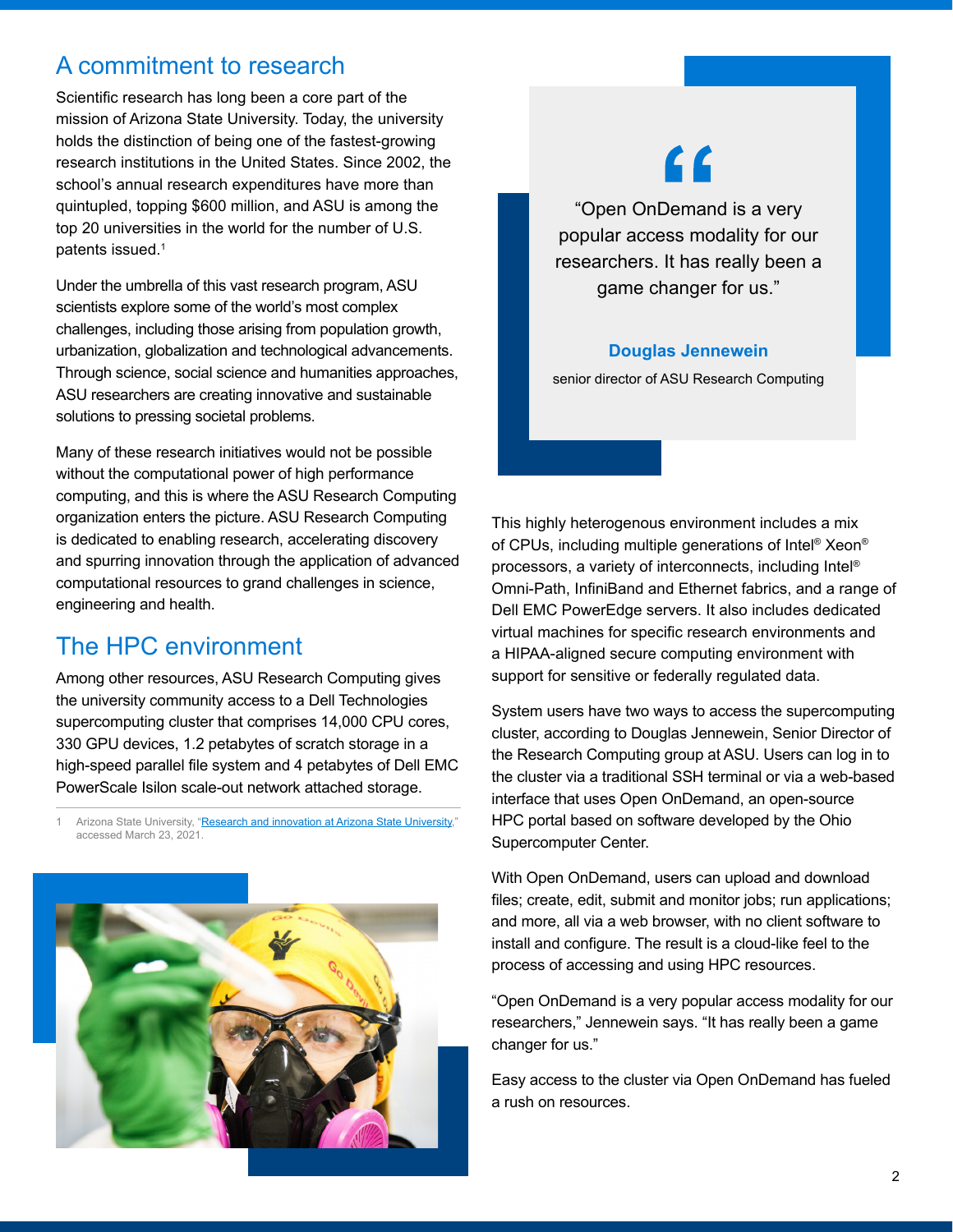ASU Research Computing now accommodates many more users than in the past, including large numbers of academics from disciplines that typically aren't associated with advanced computing. In a parallel change, ASU Research Computing is increasingly serving faculty members who are using the HPC cluster in the classroom, along with growing numbers of student users.

Usage numbers tell the tale of the popularity of the HPC cluster. Over the past year, ASU Research Computing has delivered an average of 8 million core CPU hours per month. In any given month, 500 to 600 users put the system to work, and over the course of a year 1,300 distinct users make use of the system. The HPC cluster typically runs about half a million jobs per month.

"Open OnDemand, the web-based access, has opened up a whole new class or segment of users, folks who are newer to the cluster or newer to advanced computing," Jennewein says. "This is a much more friendly onramp to HPC than traditional approaches. This has opened up the door for a lot more use cases and domains of science and research that are traditionally under-represented in high performance computing, including humanities, social sciences and the arts."

#### Fueling discovery and innovation

The resources delivered by ASU Research Computing enable a range of research initiatives that are as diverse as the academic domains of a university. Increasingly, these initiatives incorporate HPC-driven techniques for data analytics, machine learning, deep learning and artificial intelligence. From sequencing genomes to analyzing imagery captured by scientific instruments, from evaluating drug interaction to modeling power grids, the research now depends on the computational power of a supercomputer.

"When we think about the kinds of computation that HPC enables, we think about things that are either very big or very fast," Jennewein says. "These are things that simply cannot be conducted on a laptop or a desktop because there's not enough RAM or there's not enough CPU or there's not enough storage. These are the kinds of problems that we lend ourselves well to."

One of the current areas of emphasis is research focusing on the SARS-CoV-2 virus and the deadly COVID-19 disease.

"We have several researchers involved in COVID-related research on the system," Jennewein says. "The ability of ASU researchers to contribute to the national and global fight against COVID is catalyzed and enabled by advanced computing. For example, we have researchers looking at the molecular dynamics of protein and virus interactions with potential drugs. That is something that you just can't do without HPC."

When he reflects on the value brought by ASU Research Computing, Jennewein talks about the importance of making HPC available to an ever-widening pool of researchers and about helping scientists focus more on their science and less on the enabling technologies.

"Perhaps at the highest level, we are a technology organization that is dedicated to giving minutes back to science," he says. "We can't change the nature of computing, but we can help folks compute as fast as possible, to reduce time to discovery and accelerate the pace of science."



"The ability of ASU researchers to contribute to the national and global fight against COVID is catalyzed and enabled by advanced computing."

#### **Douglas Jennewein**

Senior Director of ASU Research Computing